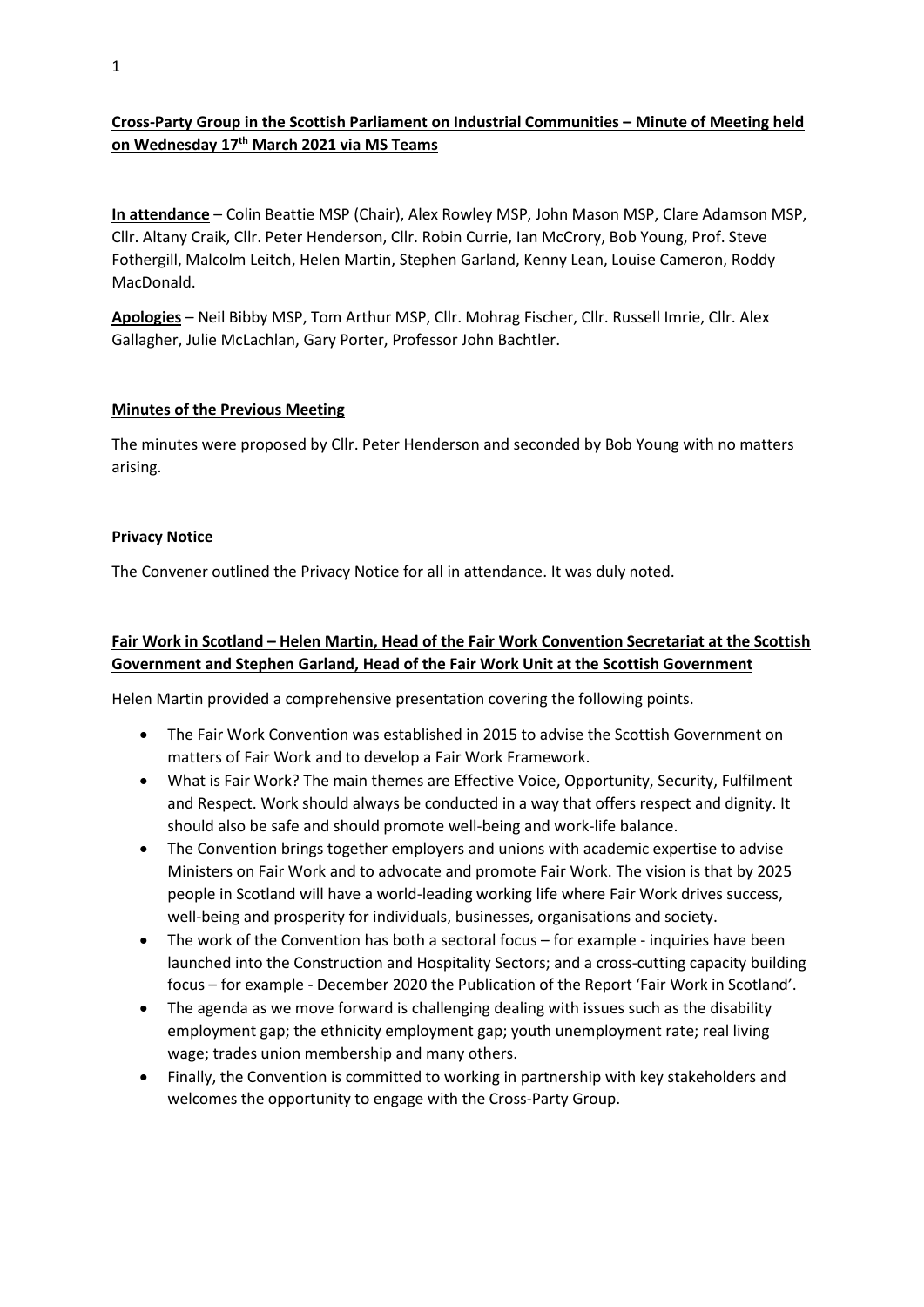Stephen Garland presented a perspective on 'Scottish Government and Fair Work' covering the following issues.

- There is a clear commitment to making Scotland a Fair Work Nation by 2025 through a Fair Work Action Plan, a Gender Pay Action Plan, An Employment Plan and a Race Equality Action Plan.
- Employment legislation is not devolved. However, there is a focus on rewarding 'behaviours' and promoting the benefits of Fair Work. Such as embedding Fair Work across Scottish Government Portfolios.
- Fair Work First is the Scottish Government's flagship policy for applying fair work criteria to grants, other funding and contracts being awarded by and across the public sector, where it is relevant to do so. Asking employers to adopt fair working practices such as trade union recognition, no inappropriate use of zero hours contracts and payment of the Real Living Wage.
- Fair Work achievements include the number of accredited Living Wage employers has risen from 14 in 2014 to over 1,950 in 2021 with more than 43,100 workers seeing an uplift in their pay to at least the Real Living Wage. Additionally, Fair Work First criteria have been applied to £2.4bn worth of public funding awarded since the publication of the Fair Work Action Plan in 2014.
- Fair Work and the pandemic applied Fair Work First criteria to business supports grants through Enterprise Agencies and the publication of a Fair Work Statement on expectations during the pandemic with support from the STUC, SCDI, IOD, SCVO and COSLA.

Following the presentations, a discussion took place covering pertinent issues such as Trades Union recognition, Green Ports and Fair Work and how this all sits with the Community Wealth Building Agenda.

# **UK Internal Market Act 2020: Subsidy Control Proposals – Discussion led by Professor Steve Fothergill**

Professor Steve Fothergill provided an overview of the current situation.

- The reality is that 40 years of EU Rules have gone. However, both the EU and the UK Government have signed up to a list of principles.
- There are dangers for Alliance areas in a State Aid regime based solely on WTO rules, which would in effect scrap the Assisted Area Map that has over many years given priority to supporting investment in less prosperous parts of the country.
- Making the system work we will need to have our own UK set of rules; there will be the challenges of a 'subsidy race' between the 4 Nations of the UK. In the short term, the UK will operate almost as if State Aid Rules are still in place.
- Subsidy Control Proposals are now open to consultation with a  $31<sup>st</sup>$  March 2021 deadline key issues for our areas include what rules are we likely going to live under? What about adequate funding for our communities? How do we ensure that the places and people that need most support receive it?
- However, the most critical issue is the adoption of an Assisted Areas Map. A current concern is that the Scottish Government may be attracted to not having a map and preferring geographical flexibility. Currently half of the population in Scotland is covered by the previous Map.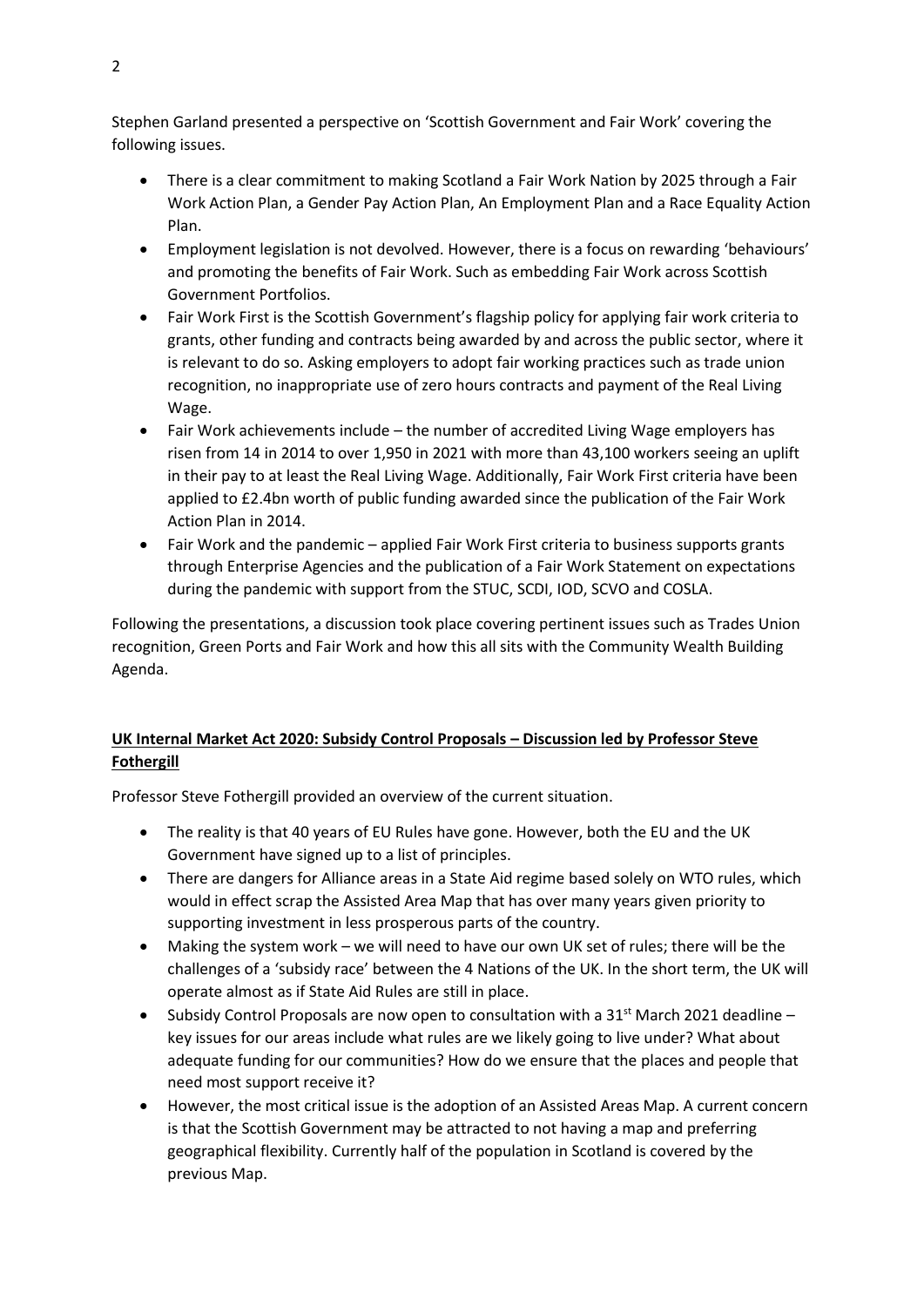• It was agreed that the Convener would write to Ivan McKee MSP and Minister to outline the advantages of an Assisted Area Map for our communities.

## **UK Community Renewal Fund and the Levelling Up Fund – discussion led by Malcolm Leitch, Glasgow City Council**

Malcolm Leitch led a detailed discussion on the two funds covering the following pertinent points.

### UK Community Renewal Fund

- The purpose of the fund is to pilot programmes and new approaches ahead of the UK Shared Prosperity Fund. The fund is UK wide with a budget of £220m.
- The scope of the funding covers Investment in Skills; Investment for local businesses; Investment in communities and place; and Supporting people into employment.
- Delivery model lead authorities responsible for collating a local shortlist of projects to a maximum of £3m. It is a challenge fund with decisions being taken by UK Government Ministers.
- Spatial prioritisation 100 priority places identified by the UK Government but bidding open to all parts of GB. Each of the priority areas will receive £20k towards the coordination/local assessment of bids. 13 Scottish Local Authorities have been identified as priority places.
- Timetable the deadline for submissions to the UK Government is the 18<sup>th</sup>June 2021. From late July onwards the successful bidders will be announced with the fund ending on the 31<sup>st</sup>March 2022.

Discussion took place on the selection criteria of the areas and the matrix deployed by the UK Government.

### UK Levelling Up Fund

- The purpose of the fund is to support investment in places where it can make the biggest difference to everyday life, including deprived towns and coastal communities. The duration of the fund is 4 years with an overall UK wide budget of £4.8bn – of which at least 9% to Scotland, 5% to Wales and 3% to Northern Ireland.
- The Scope of Funding Transport Investments; Regeneration of Town Centre Investment; and Cultural Investment.
- Delivery Model Local Authorities can submit one bid for every MP whose constituency lies wholly within their boundary. MPs, therefore, should be consulted. Maximum bid size is £20m (£50m for Transport Schemes) which can be either a single project or a coherent package.
- Timetable the first- round deadline is the  $18<sup>th</sup>$  June 2021.

Discussion focussed on the methodologies deployed for this funding round. It was hoped that this would be open to a future re-visit.

# **AOCB**

There were no issues arising.